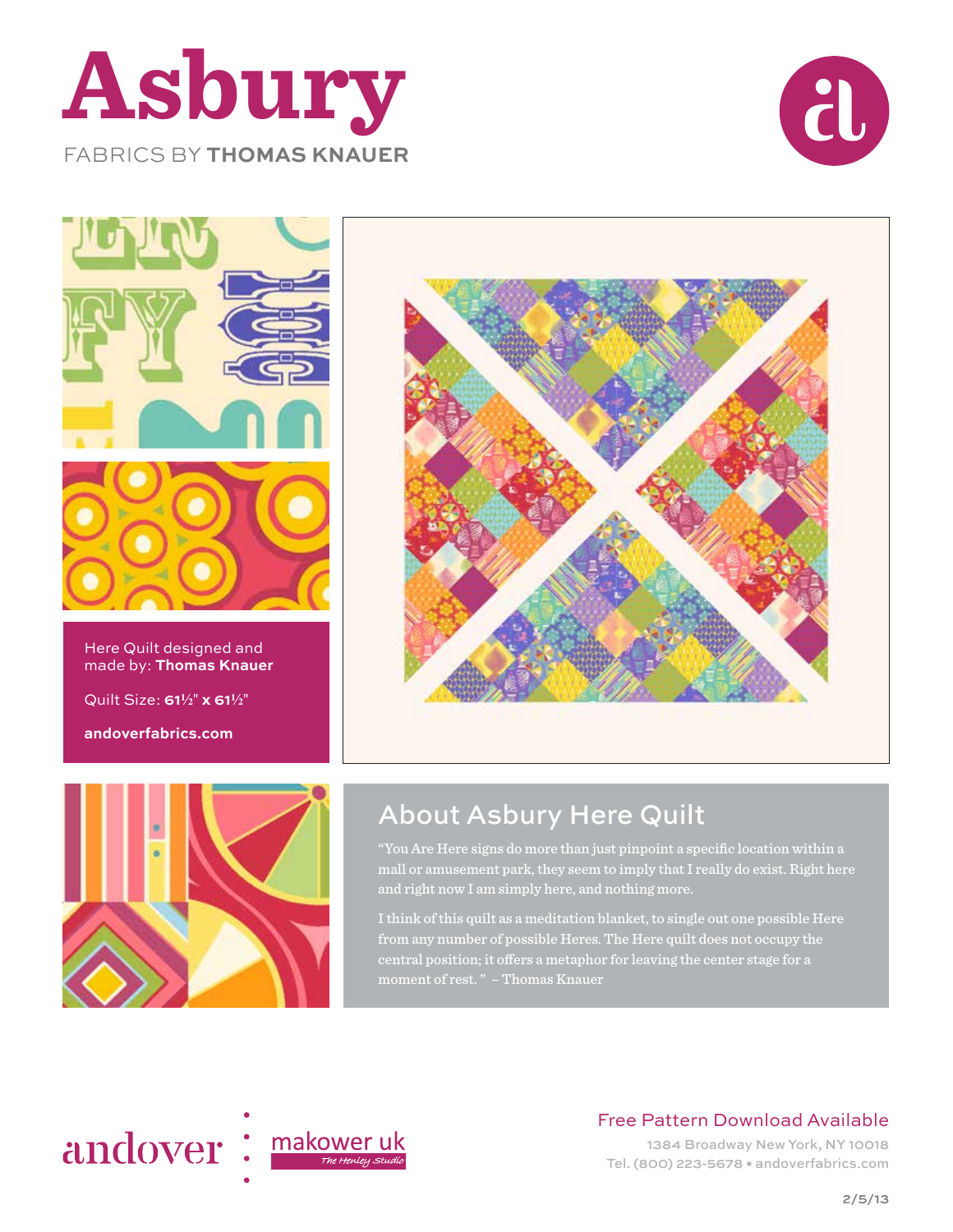# **Here Quilt**

Introducing Andover Fabrics new collection: Asbury by Thomas Knauer Quilt designed and made by Thomas Knauer

Quilt finishes 61 $\frac{1}{2}$ " x 61 $\frac{1}{2}$ "

*Squares are all you need to make this graphic and fun quilt! Keep the purple/blue fabrics together, and the red/orange prints together, and then divide the parts with a white "X" sash. It couldn't be easier. Thomas has designed a series of quilts based on traffic signs, and "Here" is one of his latest.*

#### **Fabric Requirements**

|                                  |         | Yardage            | Fabric      |
|----------------------------------|---------|--------------------|-------------|
| <b>Fabric A squares, binding</b> |         | $\frac{3}{4}$ yard | 5820-R      |
| <b>Fabric B sashes, border</b>   |         | 2 yards            | $A - S - L$ |
| Fat 1/4 yard prints              |         |                    |             |
| 5820-P                           | 5820-PG | 5820-RB            | 5845-P      |
| 5845-R                           | 5846-P  | 5846-R             | 5848-P      |
| 5848-PT                          | 5848-R  | 5848-RE            | 5849-P      |
| 5849-R                           | 5850-P  | 5850-R             | 5851-P      |
| 5851-PY                          | 5851-RG | 5851-R             | 5852-P      |
| 5852-R                           |         |                    |             |
| <b>Backing</b>                   |         | 4 yards            | 5844-R      |

#### **Cutting Directions**

#### **Note: Read assembly directions before cutting**

**patches.** All measurements are cut sizes and include  $\frac{1}{4}$ " seam allowances. A fat  $\frac{1}{4}$  is an 18" x 20"-22" cut. Borders and sashes include extra length for insurance and will be trimmed. WOF designates the width of fabric from selvedge to selvedge (approximately 42" wide).

- **Fabric A** Cut (7) strips  $2\frac{1}{2}$ " x WOF for binding Cut (6) squares  $4\frac{1}{2}$ " x  $4\frac{1}{2}$ "
- **Fabric B** Cut (2) borders  $6\frac{1}{2}$ " x  $64$ ", cut lengthwise Cut (2) borders  $6\frac{1}{2}$ " x 52", cut lengthwise Cut (1) sash strip  $3\frac{1}{2}$ " x 72" (to be trimmed, see Step 5) Cut (2) sash strips  $3\frac{1}{2}$ " x  $36$ "
- **Fat**  $\frac{1}{4}$ 's Cut (6) squares  $\frac{4}{2}$ '' x  $\frac{4}{2}$ '' from each
- **Backing** Cut (2) panels 36" x 70", pieced to fit quilt top with overlap on all sides

#### **Making and Assembling the Quilt**

**1.** Referring to Diagram 1, arrange the red and orange fabrics (designated with "R" at the end of each fabric number) into 8 rows of 8 squares each. There will be 2 leftover squares that won't be needed. Note that there are a green print (RG) and an aqua print (RB) in this colorway. Join the squares into rows. Press seam allowances in opposite directions in alternating rows. Join the rows.

 Arrange the purple and blue fabrics (designated with "P" at the end of each fabric number) into 8 rows of 8 squares each. This colorway includes an aqua print (PT), a yellow print (PY), and a green print (PG). Join the squares, and then join the rows as before.

**2.** Align a long acrylic ruler with the diagonal center of the large pieced red square (Diagram 1). Cut through the exact points where squares meet. You are cutting the square in half diagonally. Repeat with the blue squares.

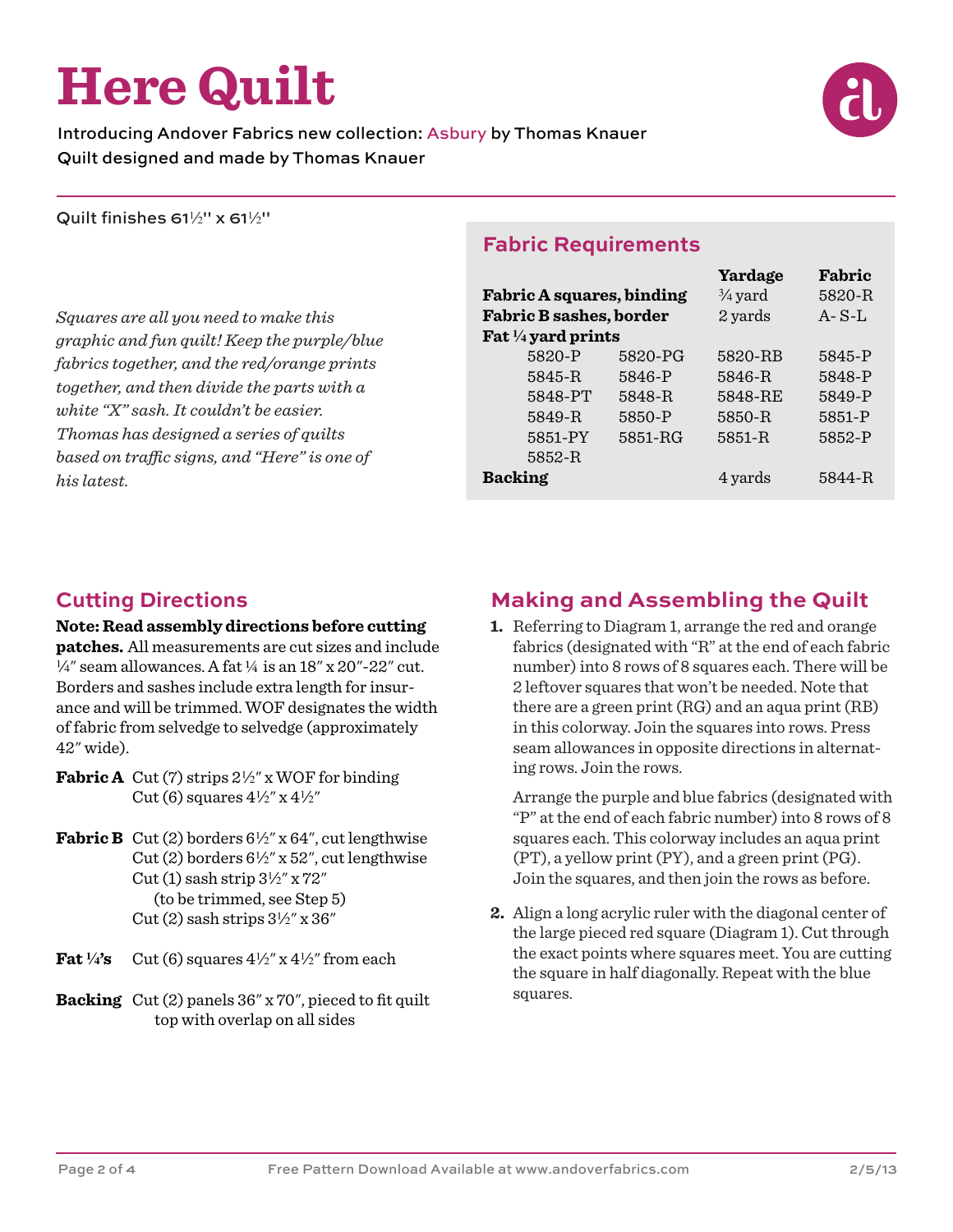#### **Here Quilt**

**3.** Referring to Diagram 2, lay out the 4 pieced units with their long edges to the outside so that the 2 colorways alternate as shown. Handle them carefully since the outside edges are on the bias.

 Pin a short white sash between a blue and a red pieced unit (Diagram 2), with the end of the sash even with the square corners. Be careful not to stretch the quilt's edges, and check to be sure that the seams of the blue squares align with the seams of the red squares. The sash will stick out at the outer corner. Sew the pieced units to the sash. A walking foot or even-feed foot will help keep the quilt from stretching. Repeat this step with the remaining 2 pieced units and short sash.

- **4.** Matching the centers, pin the long white sash between the 2 halves. Take the time to pin carefully, checking that the seams of the squares align on opposite sides of the sash. Sew the sash to each half.
- **5.** Position a large square acrylic ruler even with the outer edges of the red and purple patches. Trim the ends of the white sashes to make a square corner. Repeat on all corners.
- **6.** Carefully pin a shorter white border to a side. Be careful not to stretch the bias edges of the quilt. Using a walking foot or even-feed foot, sew the border to the side. The corners of the squares will be caught in the seam, but that's okay. Repeat for the other side. Trim even with the quilt's edges. Pin and sew the longer border to the top and bottom and trim.

#### **Finishing the Quilt**

- **7.** Layer the quilt with batting and backing and baste. Quilt in the ditch around the squares and along the sashes and border. Quilt the outer border and sashes with an overall design of your choice. Quilt around the printed motifs inside the squares if you wish.
- **8.** Bind to finish the quilt.



**Diagram 1**